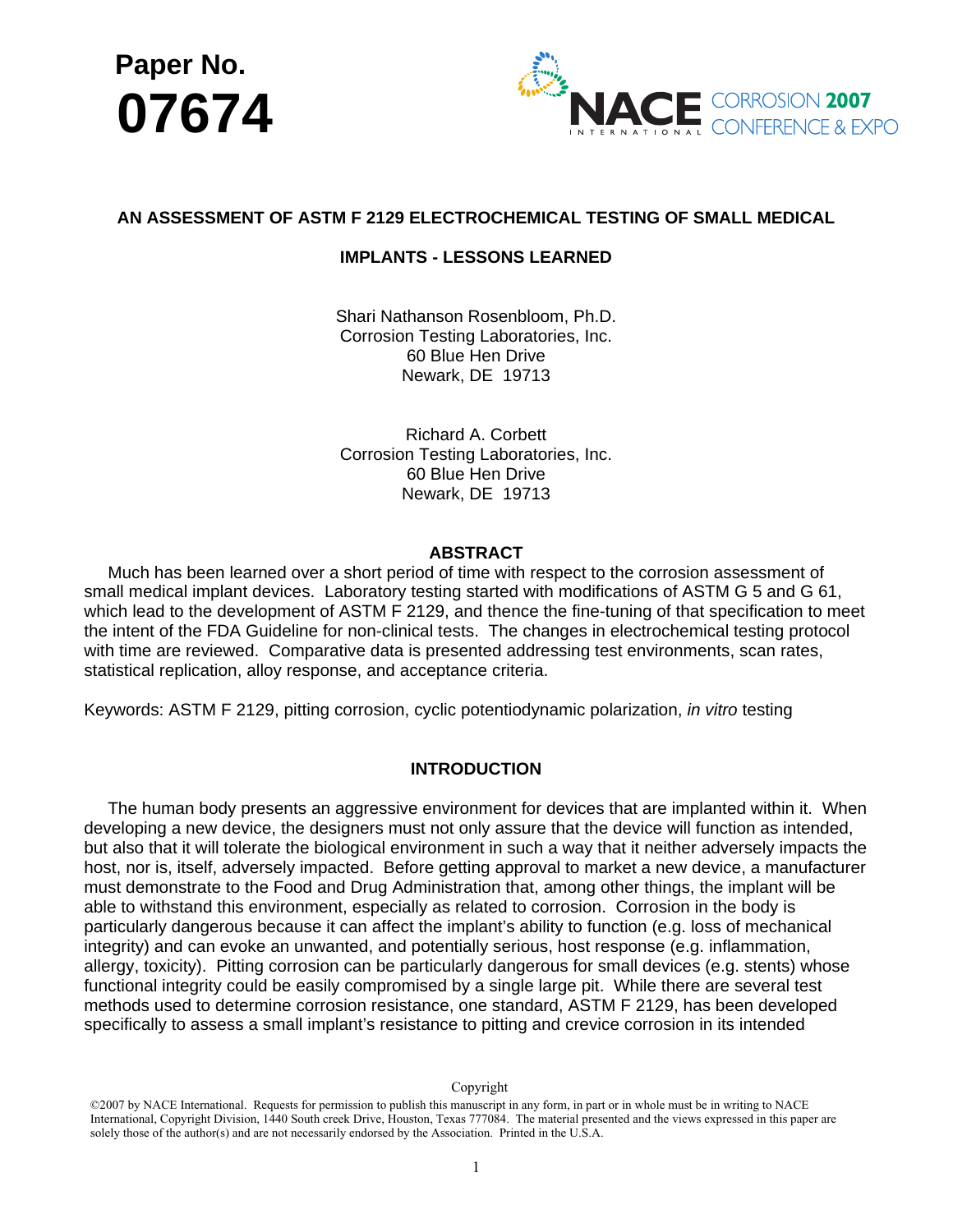environment. The development of this standard and some key issues with regard to testing protocol are discussed below. In addition, areas for continued research and discussion are highlighted.

# **DEVELOPMENT OF ASTM F 2129**

 ASTM F 2129 was developed as a tool to assess the susceptibility of small medical implant devices to localized corrosion (crevice and pitting) in a simulated physiological environment. Standards such as ASTM G 5<sup>1</sup> and ASTM G 61<sup>2</sup>, which were used to standardize equipment and methods for making electrochemical measurements and for assessing corrosion susceptibility of various alloys, were determined to be too broad for practical use when assessing medical implant devices. Factors such as standardization of testing solution, relevant pH, and temperature needed to be addressed in order to assess the corrosion resistance of a device intended for service in the human body. In addition, certain alloys depend on the state of their surfaces for corrosion resistance. Therefore, processing conditions can greatly affect the performance of a material. ASTM F 2129 was developed in response to these specific issues. Whole devices, in their final form and surface finishes, are tested in a simulated physiological environment over a relevant range of potentials.

# **Overview of Testing Methodology**

 ASTM F 2129 is a cyclic potentiodynamic test. In this test, the implant (working electrode) is exposed to the test solution in a cell fitted with a reference electrode (saturated calomel electrode, SCE) and a counter electrode. A potentiostat is connected to these three electrodes, and the potential of the working electrode, with respect to the reference, is scanned through a voltage range from negative to positive, and then reversed to its starting potential. The resulting current between the working and counter electrodes is recorded. This scan is then plotted on a semi-log graph, which allows the resulting curve to be analyzed for key-point voltages and currents. $3$ 

 In order to perform the test, an electrical wire is connected to the implant. This wire allows an electrical connection to the potentiostat, as well as suspension in the test solution. Partial masking of the specimen at the point of attachment is required to isolate the metal-to-metal contact of the device to the wire. This is intended to eliminate the possibility of any galvanic interference. The device is inserted into the test cell, which is filled with sufficient solution so that the suspended specimen remains below the surface. A simulated physiological solution is chosen for use as an electrolyte during testing, based upon the ultimate usage of the device in the body. pH is measured and recorded before and after the test.

 Initially, the test solution is purged with nitrogen for a minimum of 30 minutes. The test specimen is immersed in the solution, connected to the potentiostat and the test is started. After an equilibration period at open circuit  $(E_i)^{(1)}$ , a potentiodynamic scan is initiated at a pre-determined scan rate. The total potential is recorded throughout the scan and the potential vs. log current density data is plotted. At a predetermined maximum potential  $(E_v)$  or current density (caused by breakdown,  $E_b$ ), the scan is reversed. The test is terminated when the current density during the reverse scan falls below the value measured in the passive state during the forward scan (repassivation, at  $E_p$ ) or when the initial potential is reached.

 After the test, the implants are microscopically examined to determine the presence of localized attack. Potential vs. log Current is plotted and *Er* at the end of the equilibration period, as well as *Eb, Ep,* and *Ev,* as appropriate, are determined and reported, Figure 1.

 The details of the testing protocol (such as equilibration time, starting potential, reversing potential, and scan rate) have been refined as the standard has been developed and are discussed below.

 $<sup>(1)</sup>$  All references to potential are vs. SCE</sup>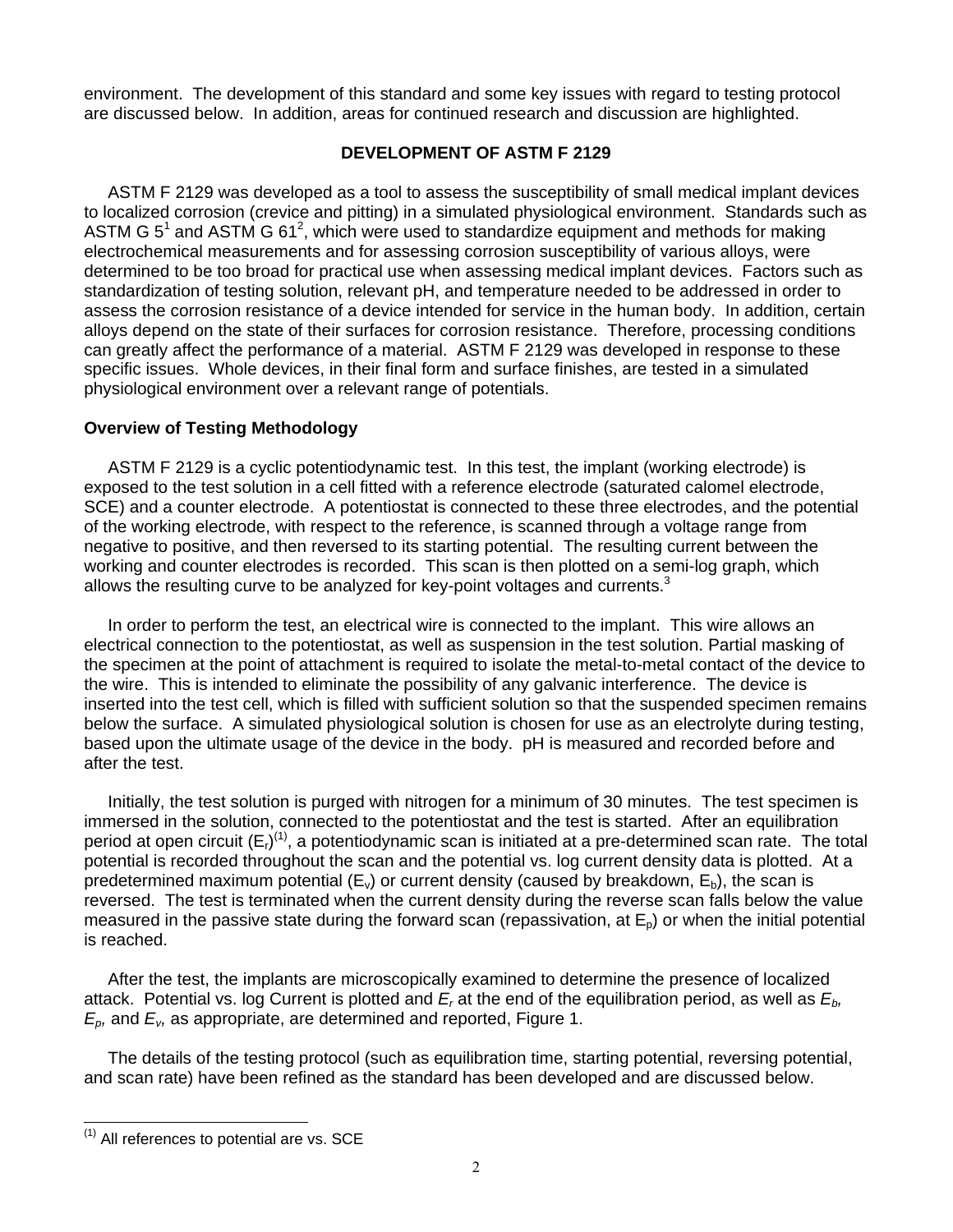## **Early Versions of ASTM F 2129 up to –03**

The standard was initially adopted in 2001<sup>4</sup> with a revision issued in 2003. An in-depth review of the initial standard and the 2003 revision was previously published<sup>5</sup>. A few relevant key points in the development of the standard, up to the 2003 revision, are presented below.

 Initially, many testing laboratories used Hanks solution as an electrolyte. However, it was found that the pH of Hanks solution was not stable during the test and that calcium and magnesium precipitated out of solution onto the test specimen and the vessel. In the 2003 version, PBS (phosphate buffered saline) was specified as the standard solution for testing, although other solutions were allowed. The standard included formulations for PBS, Ringer's and Hanks solutions, as well as for two different simulated bile solutions. Testing parameters were as follows. The equilibration period at open circuit was set to one hour. The starting potential was fixed at 100 mV negative of open circuit, a remnant of other electrochemical testing methods in which Tafel curves were calculated (although Tafel calculation was never part of ASTM F 2129). A choice of scan rates was allowed: 0.167 mV/sec or 1 mV/sec, although users were cautioned not to compare data collected at different scan rates. The vertex potential  $(E_v)$ , which would be used to define the potential reversal point in the absence of a breakdown, was fixed at 1V.

### **ASTM F 2129-04**

The 2004 revision of the standard introduced two changes. Reference was made to ASTM F 1828 $6$ , "Specification for Ureteral Stents", as an acknowledgement of the need to test devices intended for use in the urinary tract. In addition, two formulations for artificial urine as a testing solution were included in the standard.

 In addition, the previous version of the standard, (2003), required a nitrogen purity (for gas purge) of 99.999%. In the 2004 revision, the minimum purity for nitrogen gas was specified at 99.99%.

#### **ASTM F 2129-06**

 Three significant changes were made in the 2006 revision of the standard: a choice of open circuit hold time criteria was given, the starting potential was changed to be equal to the potential measured at the end of the open circuit hold time (as opposed to 100 mV cathodic to  $E<sub>1</sub>$ ), and the vertex potential was lowered to a minimum of +800 mV (from +1000 mV).

 Previously, a one-hour hold at open circuit was specified prior to starting the test. The 2006 revision introduced a choice in protocols. While holding at open circuit for one hour is still allowed, an option of holding until the rate of potential change with time is less than 3 mV/minute is given. This option, if selected, can significantly decrease overall testing time.

Changing the start of the potential sweep to  $E_r$  instead of 100 mV cathodic to  $E_r$ , removed a vestige of this protocol that related to other electrochemical testing standards (e.g. ASTM G3)<sup>7</sup>, in which Tafel slopes are calculated. These require both cathodic and anodic portions of the curve to be present. Tafel slopes are not calculated in ASTM F 2129, and therefore the cathodic portion of the curve is not needed for this purpose. In addition, an earlier version of ASTM F 2129 required the reporting of  $E_{zc}$ (zero current potential) and the corrosion current  $(i_{corr})$ , two parameters which are no longer reported. Therefore, the 100 mV cathodic polarization upon start up no longer served to generate data that was necessary to this testing protocol.

 The 2006 version of the protocol also allows for reversal at a lower potential, in the absence of breakdown. Previously, the reversal potential was fixed at +1000 mV. As the purpose of this test is to determine the propensity for pitting in the biological environment, it is important to keep in mind what the realistic parameters are of that environment. A limited amount of data has been published for the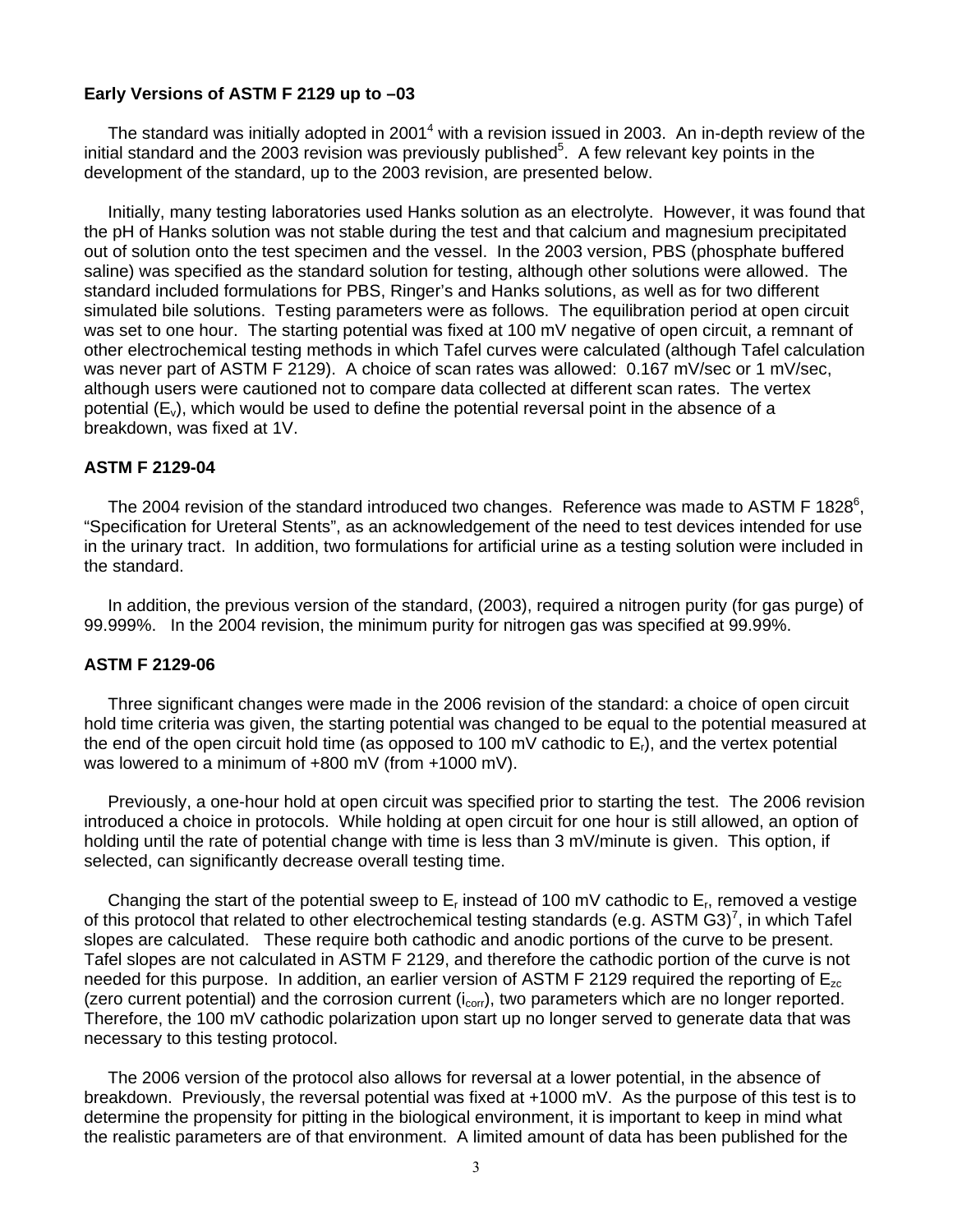rest potentials of implant materials *in vivo*<sup>8,9</sup>. The published data suggests that rest potentials *in vivo* are less than +400 mV (much of the data was much lower than this value). In addition, oxygen evolution and hydrolysis of water may occur at potentials at about +800 mV, resulting in increases in current, which could be incorrectly interpreted as being related to breakdown. Since potentials at or above +800 mV are not physiologically relevant, it was determined that a reversing potential of +800 mV was sensible, although higher potentials are permitted.

# **COMPARATIVE DATA**

#### **Test Environment**

 The test method is intended to determine the susceptibility of an implant to pitting and/or crevice corrosion in its intended environment. As corrosion response is influenced by pH, temperature, and electrolyte, it is important to carefully consider the testing solution when designing a study. ASTM F 2129 allows for a variety of different testing solutions, depending on the final application. In addition, pH can be adjusted to better represent the final biological application. Temperature is fixed at 37  $\pm$  1°C during testing.

 Which simulated physiological solution will be the most aggressive is not always obvious. In addition, devices, such as stents, may be initially marketed for a particular end use (e.g. biliary) and, subsequently, used in another system (e.g. cardiovascular). Therefore, it is sometimes prudent to test in several different environments. An example of a testing program that highlights some of these concerns is given below.

 A device manufacturer wanted to test the corrosion resistance of their nitinol stents, which would be used in both biliary and cardiovascular applications. Finished stents were submitted for testing in both PBS and reconstituted bile. Results from the testing were dramatically different for the each testing media (Table 1). Representative Potential vs. log Current curves are presented in Figure 2.

#### **Scan Rates**

 One of the limitations in performing the ASTM F 2129 test on a large number of samples is the duration of the test. When first published, the standard recommended a scan rate of 0.1667 mV/sec, although a faster scan rate of 1 mV/sec was permitted. A typical test conducted using the slower scan rate could take as long as 6 hours for each sample. Given the need to test multiple samples (due to the statistical nature of pit initiation), this meant that testing a single sample set could take days or even weeks. Later versions allowed for either scan rate to be used, however a cautionary statement was included that warned against comparing data collected at different scan rates. Recently, a study was undertaken to better understand the influence of scan rate on breakdown potentials.<sup>10</sup> In this study, Type 316 LVM stainless steel and nitinol samples were tested in PBS at the two different scan rates. [Note: initial potential was also varied, according to the different versions of ASTM F 2129, such that the slower scan rate tests were started at 100 mV cathodic to open circuit and the faster scan rates tests were started at open circuit. Testing was performed at two different laboratories.] Statistical analysis of the data found that there were no statistically significant differences between the breakdown potentials measured at the different scan rates for either material tested.

### **Alloy Response**

 Corrosion of metals is an electrochemical process, which is dependent on a number of factors including testing media (electrolyte), temperature, pH, and potential. In a given solution and at a set temperature, a metal may exhibit immunity (non-corroding) or active (corroding) behavior, dependent on the potential.<sup>11</sup> In addition, there will be a range of potentials over which the material may exhibit passive behavior. Within this range of potentials, whether or not a material will behave as active or passive will depend on the quality of its protective surface oxide.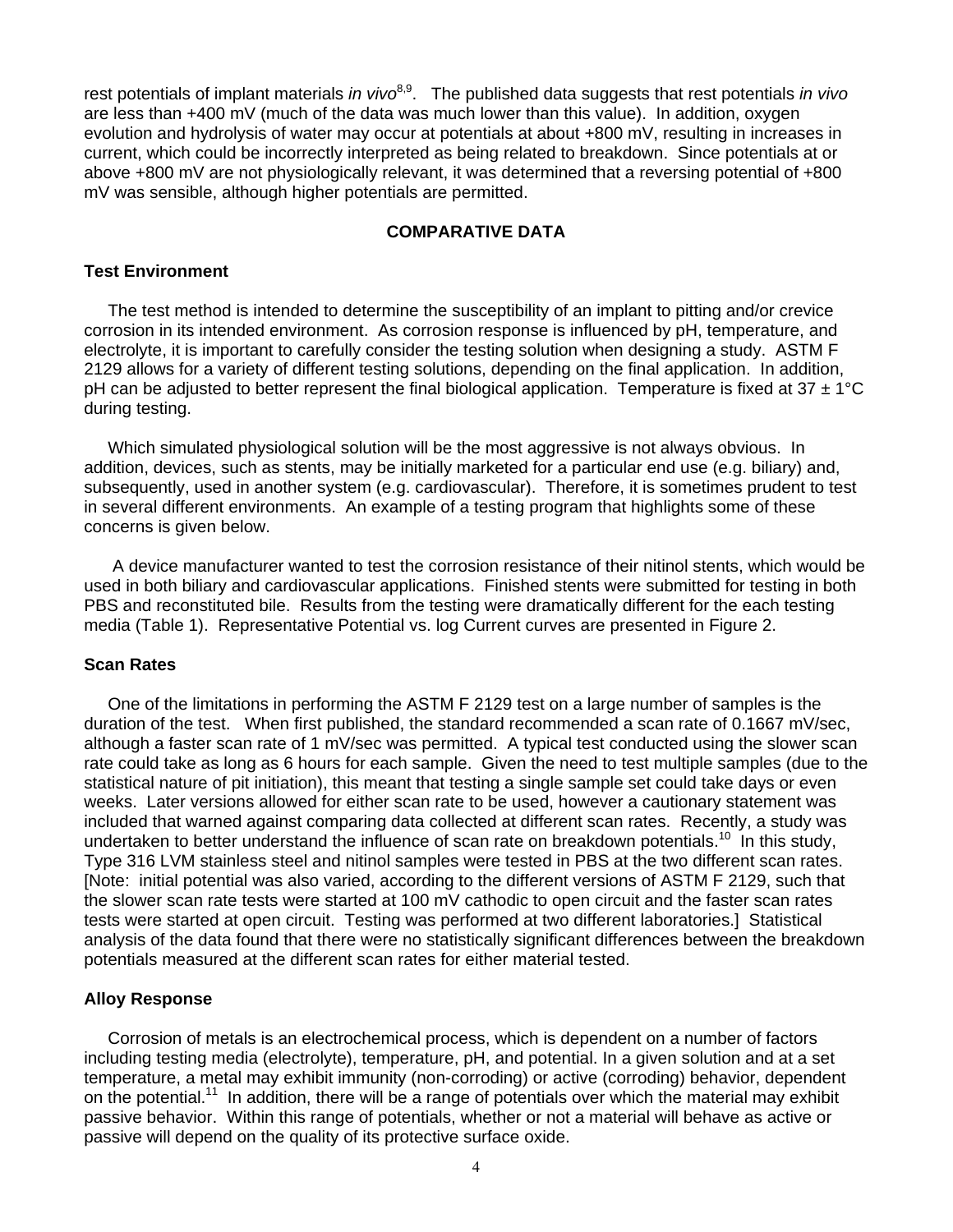Materials such as gold and platinum will be immune to corrosion at the temperature, pH and range of potentials found in the biological environment, and would therefore not be expected to corrode. Other materials, such as zinc, will actively corrode in this environment, and would not be suitable for use in the human body. Materials, such as type 316 stainless steel and nitinol, fall into the category of "active/passive" materials, meaning that they may or may not corrode in the biological environment. A variety of results would be expected from the testing of these materials and these results would be highly dependent on the processing conditions and the integrity of the surface oxide.<sup>12,13</sup> ASTM F 2129 is an excellent tool for assessing the corrosion resistance of devices made from these materials, and is specifically designed to determine the potential at which breakdown will occur.

# **ACCEPTANCE CRITERIA**

 ASTM F 2129 does not include an acceptance criterion. It is up to the device manufacturer to interpret the results of the testing and justify their conclusions. The challenge is to determine how to interpret results gathered *in vitro* such that *in vivo* behavior can be predicted. Certainly, other assessment tools exist, such as the use of predicate devices, clinical trials, and explanted specimens. If a device is found to be acceptable in service through clinical trials, the ASTM F 2129 test can be performed on that material and a mean breakdown potential identified. Subsequently, material that would perform at or above this level in the testing could be considered acceptable. However, many device manufacturers do not have the ability to perform lengthy (and costly) clinical trials. In addition, sometimes a predicate device is not available for comparison. In those cases, the *in vitro* testing must be relied upon to determine suitability for implantation.

 In order to determine an acceptance criterion, it is important that the biological environment be as completely understood as possible. Temperature and pH are reasonably well understood, and easily measured. However, the *in vivo* rest potential of various materials is not as readily determined, and a limited amount of published data exists. Furthermore, *in vivo* rest potential measurements will be dependent on the specific environment in which they were measured, e.g. within muscle or in the cardiovascular system. A comprehensive study has not yet been published. Hoar and Mears<sup>6</sup> and Shih<sup>7</sup> have published some data, although it was gathered in several different environments. This data suggests that rest potentials for type 316L stainless steel could be as low as -380 mV or as high as +300 mV, for cobalt-chromium alloys in the +250 to +350 mV range, for titanium in the +400 to +500 mV range, and for nitinol anywhere from –420 mV to +20 mV, depending on oxide film structure.

 A method of determining the susceptibility to breakdown has been proposed that relies on the difference between measured *in vitro* corrosion potential and breakdown potential.<sup>14</sup> However, when applied to the biological environment, this method does not address the *in vivo* potential that may be seen by an implant. As an independent laboratory, relying solely on *in vitro* tests, we have developed a conservative acceptance criteria, which we apply broadly to all materials tested according to ASTM F 21295, 12. The criterion is based on the fact that the published *in vivo* data suggests that most biological rest potentials fall somewhere below 300 mV. Material to be implanted in the body must be able to withstand potentials as high as might reasonably be expected. In addition, given the gravity of the consequences of a failure due to corrosion, including a safety margin is appropriate. Therefore, it is our opinion that material that consistently exhibits resistance to breakdown at or above +600 mV should be considered acceptable with regards to its corrosion resistance. Considering that, much above this potential, oxygen evolution and hydrolysis of water occurs, we feel that this represents a very conservative threshold criterion. Material that exhibits breakdown potentials below +300 mV is considered unacceptable, as this material might reasonably be expected to perform in an environment where such potentials could exist. Material that exhibits breakdown potentials below +600 mV, but above +300 mV, would be considered marginal and more testing would be required in order to determine whether it would truly be fit for service in the biological environment.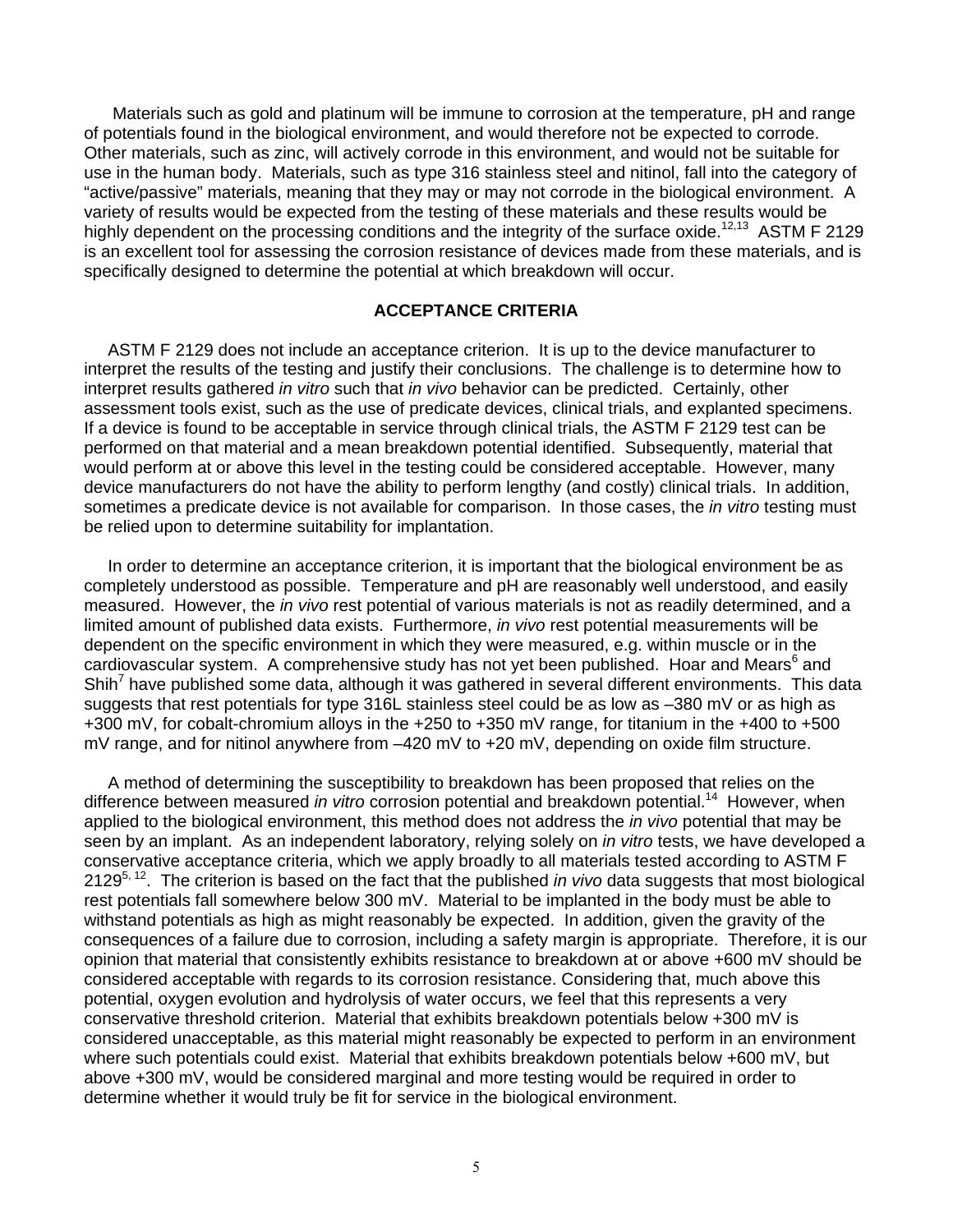It should be noted that the repassivation potential is not addressed in either of the two proposed acceptance criteria discussed above. The data gathered thus far has shown wide variability in the repassivation potentials recorded for material in a single sample set, with some specimens showing repassivation and others, whose current densities remain high during the entire reverse scan, showing no repassivation. In addition, repassivation potentials often fall within the range of potentials that we would consider "unacceptable" (based on the published *in vivo* rest potential data). The interpretation of repassivation potential, vis a vis the ASTM F 2129 standard, and its significance to a material's performance in the biological environment require further investigation and discussion.

# **STATISTICAL REPLICATION**

It has long been recognized that pitting is a stochastically controlled phenomenon.<sup>15,16</sup> Because of this, and because ASTM F 2129 is specifically designed to test for pitting, multiple samples must be run in order to gain an understanding of the behavior of the material being tested. Once an acceptance criterion has been established, the goal of the testing program would be to characterize the implant material and determine whether it meets the criteria. Presently, just as the standard does not address a specific pass/fail acceptance criterion, neither does it address the issue of sample set size. The burden falls on the device manufacturers to justify their conclusions as to the biocompatibility (vis a vis corrosion resistance) of the material. A large sample set would give a higher degree of confidence in the calculated values for mean  $E<sub>b</sub>$ , standard deviation, and the observed range of values. However, it can be costly to run very large sample sets, and, from an economic point of view, it would be prudent to determine the smallest sample set that would yield statistically valid data.

 Presently, we recommend a starting sample set size of seven (7) replicates. Many times, the data gathered from a sample set of this size yields highly reproducible results, with reasonably low scatter and a small standard deviation, Figure 4. Other times, however, the data shows a great deal of scatter, Figure 5. In these instances, even if some of the breakdown potentials are high and would be considered acceptable, we would recommend either further testing to determine whether some of the lower values were outliers, or process changes in order to help make the material more uniform and/or more corrosion resistant.

# **AREAS FOR FUTURE WORK**

 ASTM F 2129 has come a long way in its development as a standard for testing for implantable devices. As laboratories have gained experience working with the standard, running many hundreds of tests, much knowledge has been gained. Many issues, such as scan rate, testing environment, and open circuit equilibration time, have been refined as a result of discussion at the ASTM governing committee. However, there is still much work to be done. In particular, areas for future concentration would be sample set size, gaining a better understanding of the *in vivo* behavior of materials to help refine a universally recognized acceptance criteria, and gaining a better understanding of the significance of the repassivation potential. In addition, two issues which were not addressed in the present paper, but deserve attention nonetheless would be standardization of reference electrodes and gaining a better understanding of the effect of specimen size on  $E<sub>b</sub>$  (given the stochastic nature of pitting) and, possibly, statistical scatter.

### **SUMMARY**

 ASTM F 2129 has been developed as a tool to assess the pitting and crevice corrosion propensity of small medical devices. Changes to the standard have been made as a result of practical experience and continued research, including Round Robin testing. The protocol attempts to address the realities of *in vitro* simulation of an *in vivo* application. Parameters such as appropriate testing media (simulated physiological fluids), scan rates, potential sweep range, and equilibration prior to testing have been studied and discussed at length in technical committee meetings. These discussions have guided the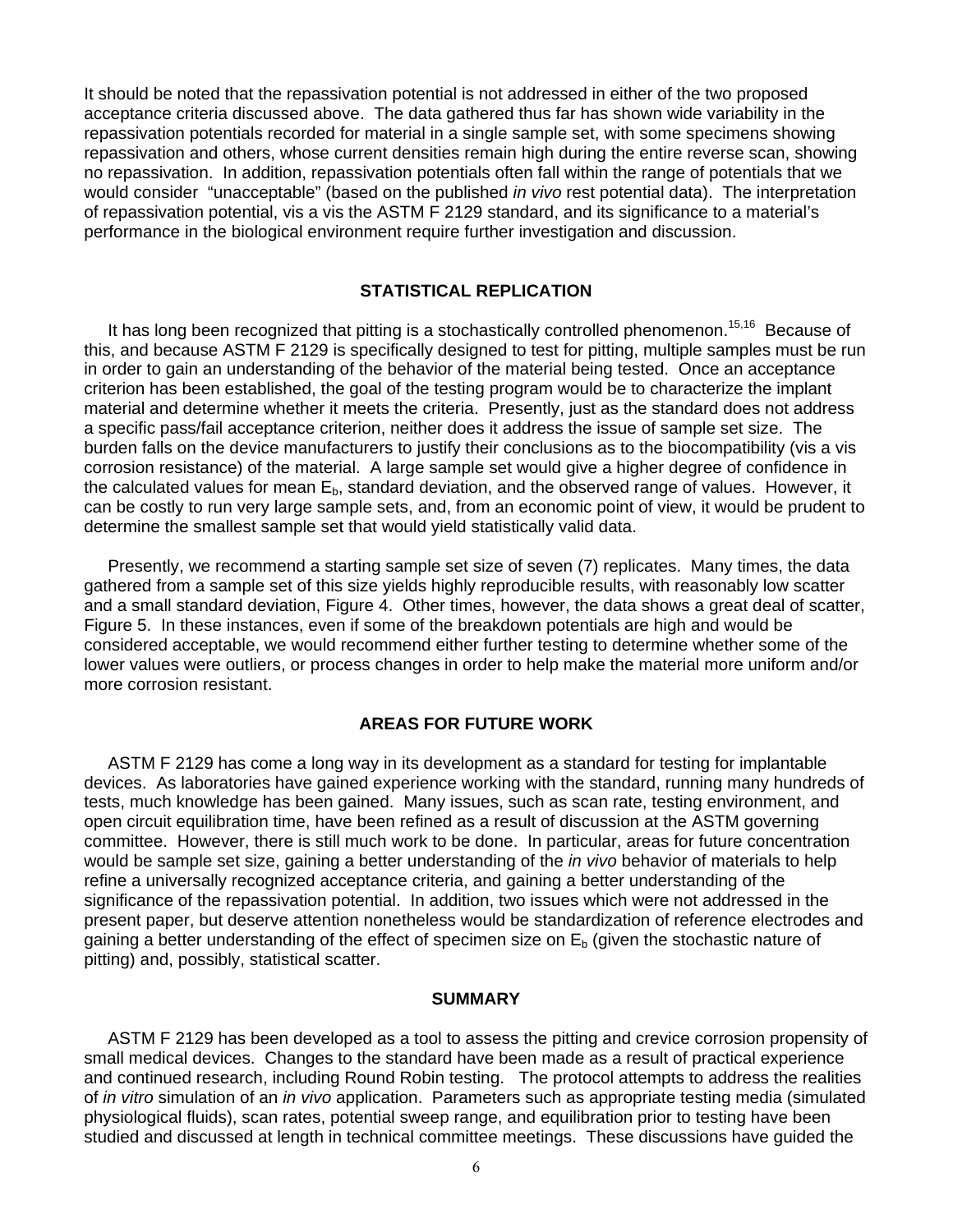revision process. The standard, however, is still evolving. Areas for future work include gaining a better understanding of *in vivo* behavior and relating that behavior to the results and interpretations of the ASTM F 2129 test, coming to terms with the issues related to standardization of reference electrodes, and determining an appropriate sample set size that would yield statistically significant results. In addition, the actual specimen size may have an effect on the testing results, and needs to be better understood. The standard does not address the issue of an acceptance criteria. Further discussion and research is still needed in order to better understand these issues and to continue to develop the standard to best serve the purpose for which it was intended.



**FIGURE 1 - Typical Potential vs. log Current curves for Type 316L stainless steel. Note: testing conducted according to ASTM F 2129-06.** 

| Testing Media | pH (before/after | # Samples | Average Eb*       | Standard  |
|---------------|------------------|-----------|-------------------|-----------|
|               | test)            | Tested    |                   | Deviation |
| Bile          | 6.2/5.2          |           | $1000 \text{ mV}$ |           |
| <b>PBS</b>    | 7.4/7.4          |           | 266 mV            | 62        |

**TABLE 1 RESULTS OF TESTING IN BILE AND PBS** 

\* Note: ASTM F 2129-04 protocol was used in this test.  $E_V = 1000$  mV.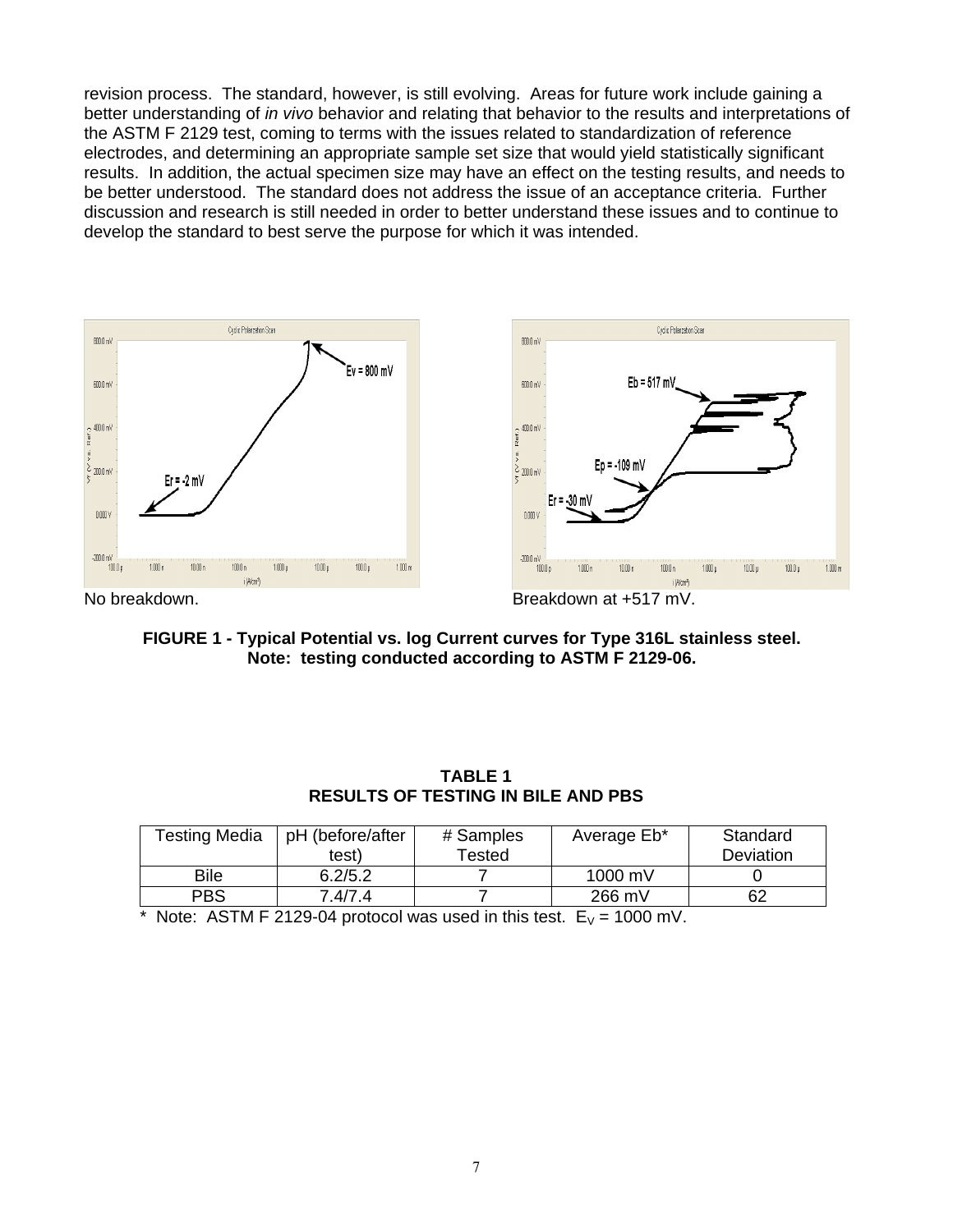



Testing in bile. No breakdown. Testing in PBS. Breakdown at +310 mV.

**FIGURE 2 - Potential vs. log Current curves for nitinol tested in bile and PBS solutions. Note: testing conducted according to ASTM F 2129-04.** 



**FIGURE 3 - Mean breakdown potential for Type 316 stainless steel and nitinol tested at different scan rates. Note: testing was done at two different laboratories, denoted A and B. Data adapted from [10].**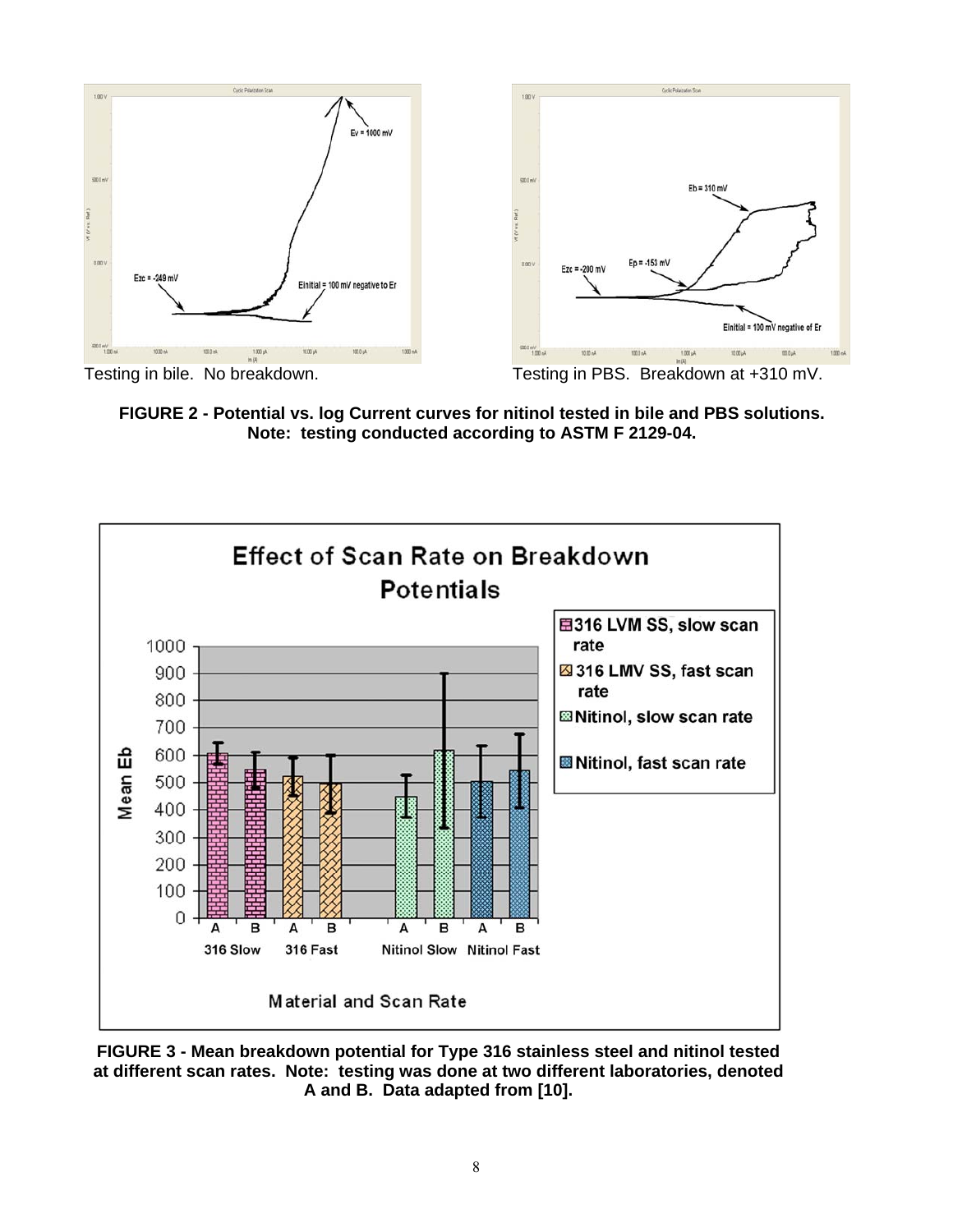

**FIGURE 4 - Seven (7) tests with good reproducibility. Eb ranged from 662 mV to 850 mV. Mean was 783 mV and standard deviation was 69. Note: tested conducted according to ASTM F 2129-04.** 



**FIGURE 5 - Seven (7) tests with highly variable results, with breakdown as low as 273 mV. One sample was completely passive, going all the way to Ev = 800 mV. Mean was 466 mV and standard deviation was 167. Note: tested conducted according to ASTM F 2129-06.**